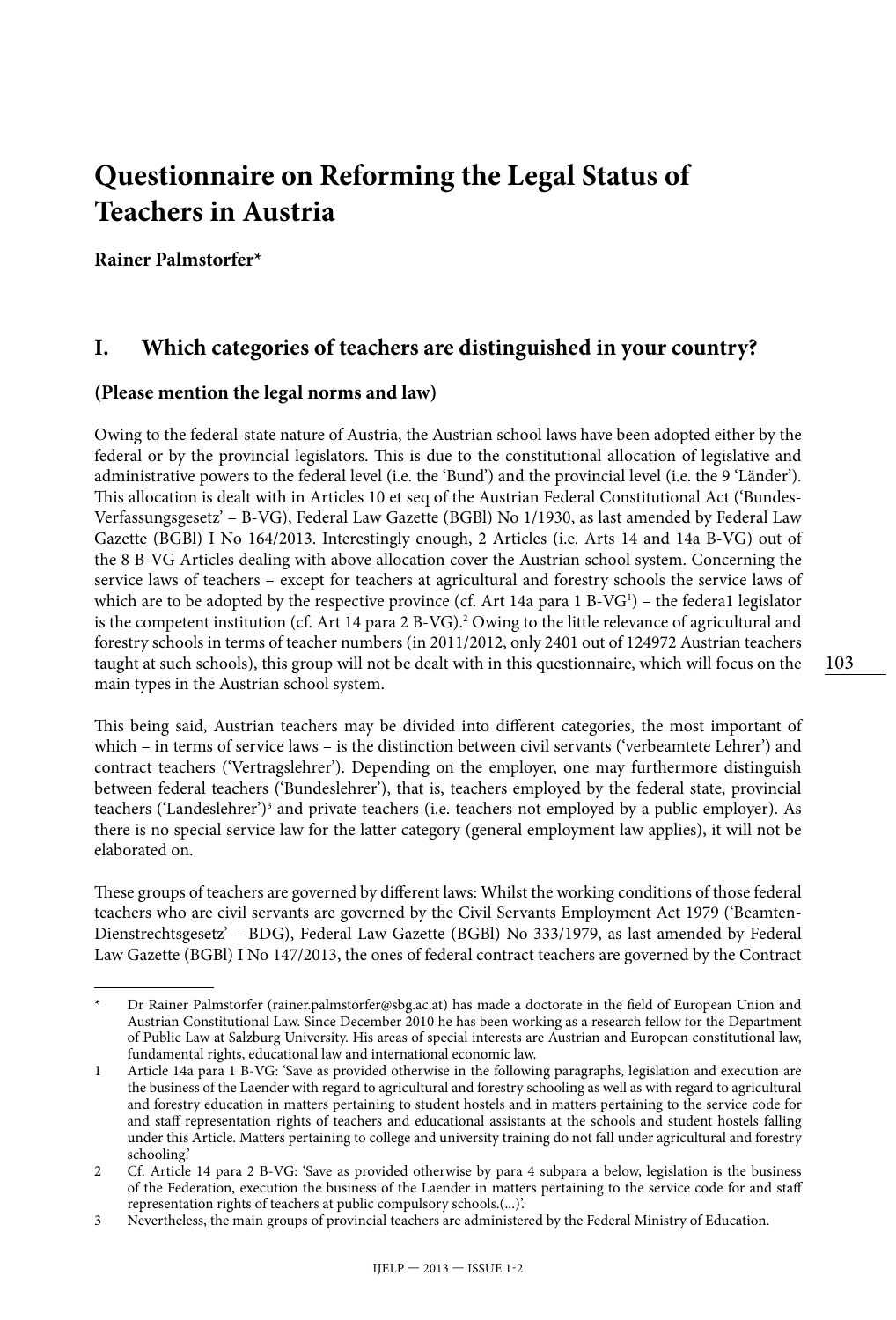Agent Act 1948 ('Vetragsbedienstetengesetz' – VBG), Federal Law Gazette (BGBl) No 86/1948, as last amended by Federal Law Gazette (BGBl) I No 147/2013.<sup>4</sup> In terms of schools, federal teachers teach at the following school types: academic secondary schools ('Allgemeinbildende Höhere Schule'), colleges for higher vocational education ('Berufsbildende Höhere Schulen'), secondary technical and vocational schools ('Berufsbildende mittlere Schulen').

This duality can also be found as regards provincial teachers, with the Provincial Teachers Employment Act 1984 ('Landeslehrer-Dienstrechtsgesetz' – LDG), which – ironically – is a federal act (see Federal Law Gazette (BGBl) No 302/1984, as last amended by Federal Law Gazette (BGBl) I No 151/2013), being applied to those provincial teachers that have the status of civil servants. By contrast, the Provincial Contract Teachers Act 1966 ('Landesvertragslehrpersonengesetz' – LVG), Federal Law Gazette (BGBl) No 172/1966, as last amended by Federal Law Gazette (BGBl) I No 24/2013, applies to contract teachers. Pursuant to § 1 LDG and § 1 LVG, provincial teachers teach at compulsory schools, that is, primary schools ('Volksschulen'), new secondary schools ('Neue Mittelschulen')<sup>5</sup>, general secondary schools ('Hauptschulen'), special schools ('Sonderschulen'), polytechnic schools ('Polytechnische Schulen') and vocational schools ('Berufsschulen').

### **II. Which qualifications (diplomas) are required for each respective category?**

#### **Are there any other requirements to be fulfilled (nationality, residence)? (Please mention the legal norms and law)**

To answer this question one has to take into account the respective school type. Before going into details, let me draw your attention to the fact that in recent years the required qualifications or, better, the training of teachers has undergone considerable changes. In 2005, a new Pedagogical Universities Act ('Hochschulgesetz' – HG), Federal Law Gazette (BGBl) I No 30/2006, as last amended by Federal Law Gazette (BGBl) I No 124/2013, has been enacted, applying to teachers for primary schools ('Volksschulen'), general secondary schools ('Hauptschulen'),<sup>6</sup> special schools ('Sonderschulen'), polytechnic schools ('Polytechnische Schulen'). These studies take 6 semesters (§ 35 para 1 HG) and students obtain a bachelor's degree in education (§ 38 para 2 HG). The recently (summer 2013) adopted Federal-Framework-For-Introducing-A-New-Training-For-Teachers Act (hereafter: Framework Act), Federal Law Gazette (BGBl) I No 124/2013, extends the bachelor studies to 8 semesters. At present, 13 out of 14 pedagogical universities ('Pädagogische Hochschulen') offer these studies.7 Prior to the HG, the training of future teachers for these school types was governed by the Academy Studies Act 1999 ('Akademien-Studiengesetz' – AstG),8 which did not provide for academic degrees for above teacher categories. Apart from introducing academic degrees, the HG 2005 also brought about a change of the organization, with 51 academies merging into 14 pedagogical universities. The recently adopted Framework Act allows also general universities to offer bachelor and master studies for primary schools, new secondary schools, general secondary schools, special schools and polytechnic schools (cf. § 54 para 6c UG) in cooperation with pedagogical universities.<sup>9</sup>

<sup>4</sup> According to the terminology of both the BDG and the VBG, also professors and other academics teaching at universities are referred to as 'teachers' (cf. § 154 BDG: 'Universitätslehrer'). However, this group will not be considered in this report.

<sup>5</sup> The new secondary schools will replace the general secondary schools by 2018/2019. Also federal teachers (i.e. teachers having a qualification to teach at academic secondary schools) teach at new secondary schools, which makes the latter school type a kind of hybrid between general secondary schools and academic secondary schools.

<sup>6</sup> These teachers also teach at new secondary schools ('Neue Mittelschulen').

<sup>7</sup> There is also a pedagogical university specializing on the training of teachers for agricultural and forestry schools.<br><sup>8</sup> The AStG expired on 30 September 2007.

The AStG expired on 30 September 2007.

The duality of teachers (i.e. compulsory-school teachers vs non-compulsory-school teachers) is thus also expressed in teacher training, with the pedagogical universities being competent for the training of compulsory-school teachers. By contrast, non-compulsory-school teachers are trained by the general universities.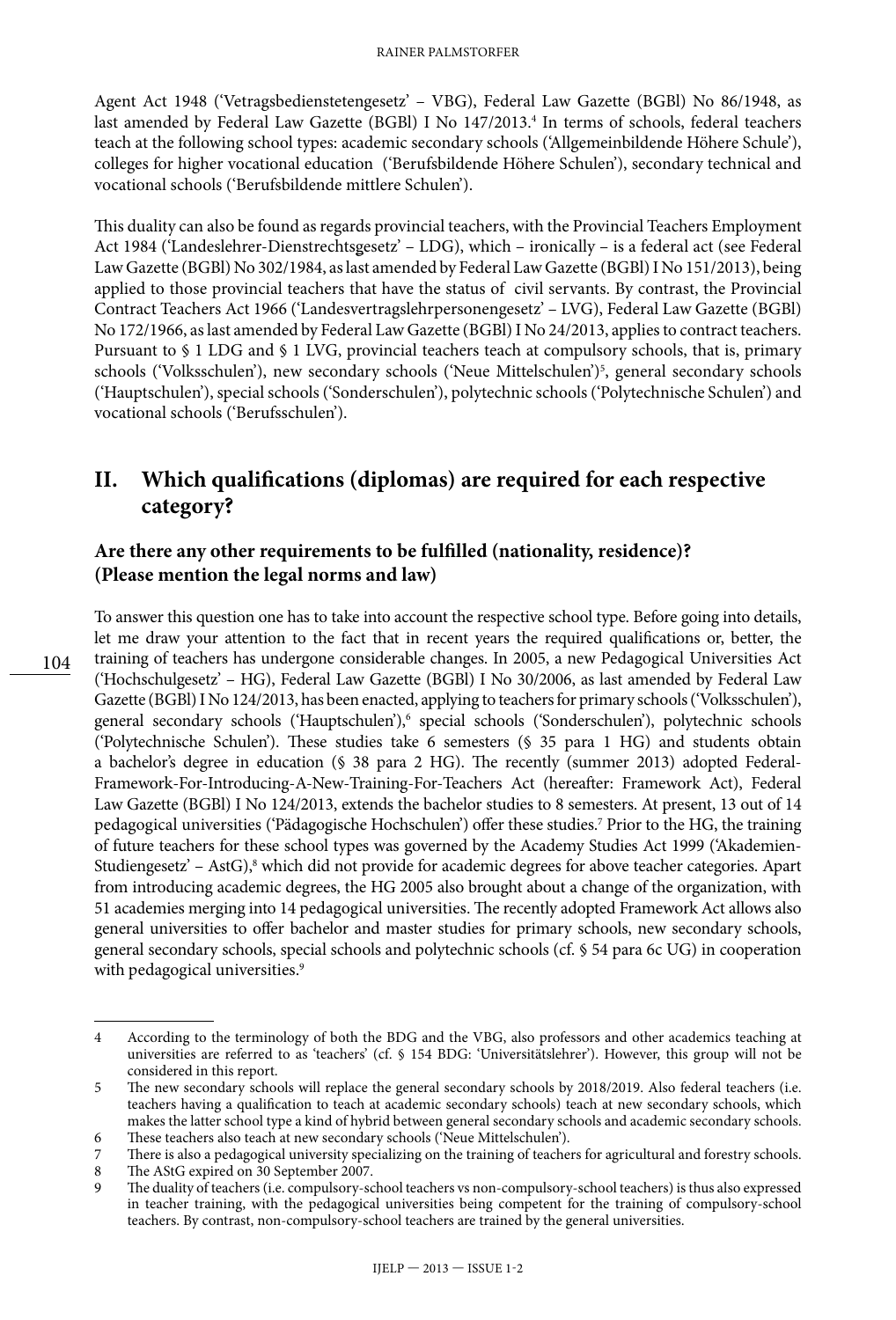Coming back to the qualification requirements, one has to look into the LDG as far as provincial teachers are concerned. For teachers at primary schools, new secondary schools, general secondary schools, special schools and polytechnic schools Article II of the Annex of the LDG requires a bachelor's degree in education pursuant to § 65 para 1 HG or a diploma pursuant to the AStG (i.e. the regime prior to the coming into force of the HG). The same holds true for the LVG, that is, contract teachers (§ 2 para 2 lit i LVG refers to Annex of the LDG). As regards other requirements, the LDG differentiates between general and special requirements. § 4 para 1 LDG lists the following general requirements: (i) Austrian citizenship or unrestricted access to the Austrian labour market, (ii) legal capacity, (iii) personal and subject-specific capacity (e.g. adequate command of the German language) and (iv) age of 18. Special requirements are dealt with in the Annex of the LDG. Apart from the required degrees/diplomas, also the issue of recognition of foreign certificates is dealt with (Article 1 paras 6-11 of Annex of the LDG). According to §28a LDG, functions that require a special attachment to Austria, may only be assigned to Austrian citizens (e.g. sovereign functions safeguarding the general interests of the state). § 39 LDG requires a residence that does not impair the performance of the teacher's duties.

Concerning provincial teachers working on a contract basis, the LVG refers to the VBG (see § 2 para 1 lit a LVG). § 3 para 1 VBG lists the following requirements: (i) Austrian citizenship or unrestricted access to the Austrian labour market, (ii) legal capacity, (iii) personal and subject-specific capacity (e.g. adequate command of the German language) as well as the meeting of special requirements listed in special provisions (i.e. § 2 para 2 lit i LVG) and (iv) minimum age of  $15<sup>10</sup>$  On top of that, the VBG has the same provision concerning the necessity of Austrian citizenship as the LDG (cf. 6c para 1 VBG and §28a LDG), which is due to the fact that both acts are federal acts. Unlike the LDG, the VBG does not contain a residence requirement. However, as not provided otherwise contract teachers are governed by the VBG (see § 2 para 1 lit a VBG) and the latter contains a provision identical with § 39 LDG (cf. § 5 para 1 VBG referring to § 55a para 1 BDG).

Regarding federal teachers having the status of a civil servant, the BDG requires the completion of university studies with a teacher training component ('Lehramt'), that is, a university degree in two subjects (see recital 23.1 of Annex 1 of the BDG).11 These studies are offered by the Austrian general universities. These institutions are governed by the University Act 2002 ('Universitätsgesetz' – UG), Federal Law Gazette (BGBl) I No 120/2002, as last amended by Federal Law Gazette (BGBl) I No 176/2013.12 The BDG partly necessitates further qualifications depending on the category of teachers.13 For example, teachers in certain subjects at colleges for higher vocational education need to have at least two years of professional practice (see recital 23.1 para 2 of Annex 1 of the BDG). Like above acts, the BDG also contains general requirements. § 4 para 1 BDG reads almost identical to § 4 para 1 LDG. On top of that, § 42a BDG almost has the same wording as §28a LDG. § 55a para 1 BDG contains the same residence provision as § 39 LDG.

Federal contract teachers are governed by the VBG. This act refers to Annex 1 of the BDG with respect to necessary academic qualifications (§ 40 para 2 VBG). Apart from that, we find the general requirements in the above mentioned § 3 para 1 VBG and 6c para 1 VBG. Again we find a residence provision, according to which the performance of the duties may not be impaired by the residence (cf. § 5 para 1 VBG referring to § 55a para 1 BDG). To sum up, the fact that the laws on teachers are enacted by the federal legislator explains the similarity of working conditions of federal and provincial teachers.

According to the planned reform of the teacher's service law,<sup>14</sup> as rule a permanent position of any teacher will require the completion of master studies (2-4 semesters) following bachelor studies. What is more, the reform aims at the introduction of an induction phase at the start of a teacher's professional career.

<sup>10</sup> This shows that the VBG does not only apply to teachers.

<sup>11</sup> Teachers at non-compulsory schools have always needed a university degree as teaching qualification.

<sup>12</sup> Thus, there are two different types of institutions offering teacher training: pedagogical universities and universities.<br>13 The respective requirements comprise some 20 A-4 pages of the BDG, which demonstrates the comp

The respective requirements comprise some 20 A-4 pages of the BDG, which demonstrates the complexity of the Austrian laws on teachers.

<sup>14</sup> The planned bill is now (August 2013) being surveyed (i.e. evaluation process before the bill is introduced into parliament).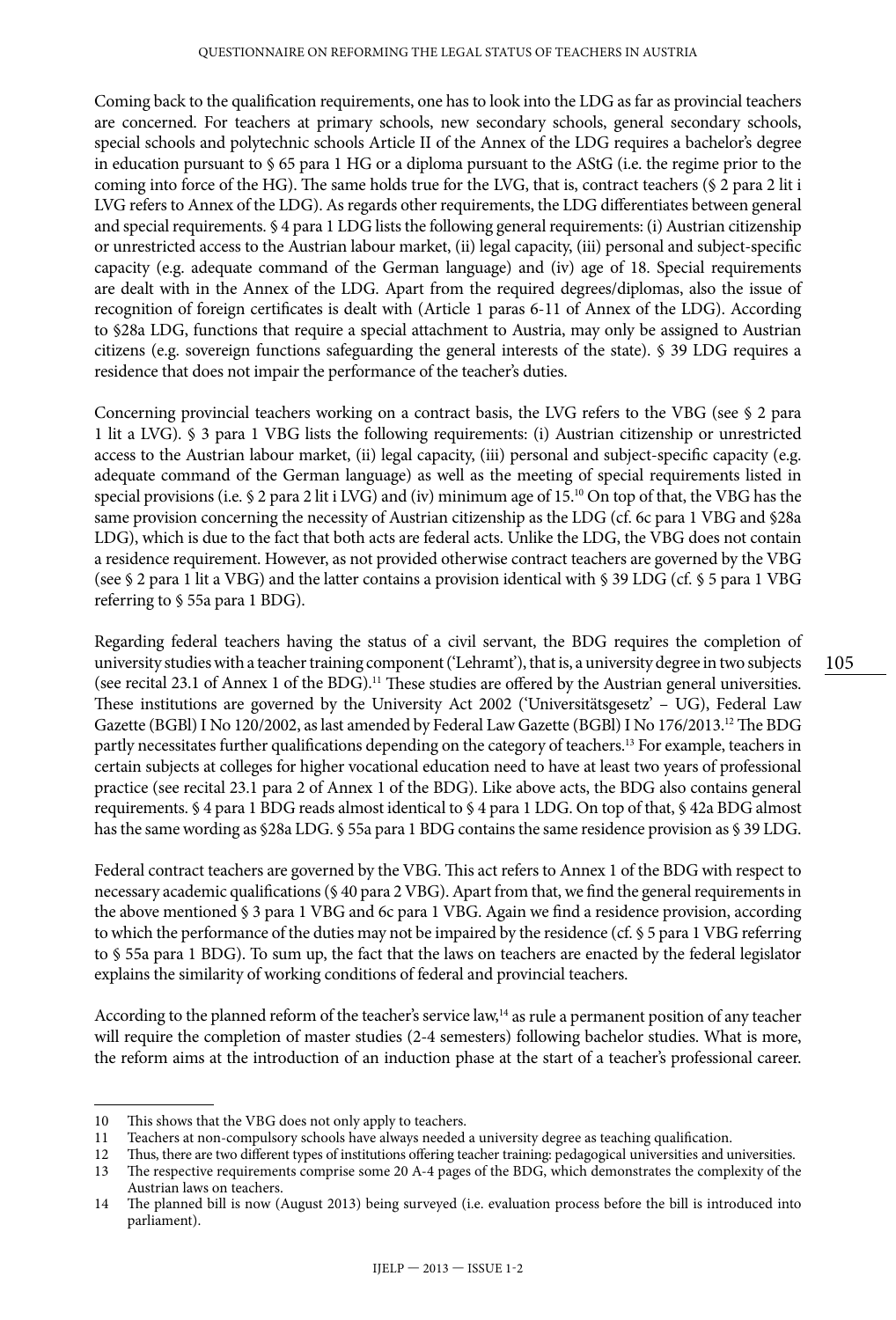This reform would concern both federal and provincial teachers. Whether the bill will pass the Austrian Parliament remains to be seen, as there is considerable resistance from the union of public service.

# **III. What is the nature of the teacher's employment contract (public, private, %)? Are teachers considered civil servants?**

According to the Austrian Ministry of Education, in 2011/2012 49.2% of teachers (this does not include the teachers at agricultural and forestry schools) were civil servants, with 50.8% being contract teachers. Interestingly enough, in compulsory schools (see above) the percentage of teachers being civil servants (59%) is higher than in non-compulsory schools (e.g. academic secondary schools), where only 32.6% of the teachers are still civil servants.

Concerning the applicable laws (see above), the BDG 1979 applies to federal teachers who are civil servants, the VBG 1948 applies to federal teachers who are contract teachers. For the provincial level, the LDG 1984 governs the service law of provincial teachers with the status of civil servants, whilst the LVG 1966 applies to provincial contract teachers.

### **IV. Who is the teacher's employer (state, local community, specific educational body)?**

#### **Who pays the teacher's wages? (Please mention the legal norms and law)**

Depending on the nature of their employment, provincial teachers have a contract with (§ 2 para 2 lit a LVG) or a civil servant of the respective province (§§ 3 et seq LDG). By contrast, federal teachers work for the federal state which is also their contract partner (§ 1 para 1 VBG) or which has issued the civil servant appointment decision (cf. §§ 2 et seq BDG).

# **V. How are teachers recruited?**

As far as entrance requirements are concerned, pedagogical universities may carry out aptitude assessments (§ 51 para 3 HG), which is for example done in the form of workshops. By contrast, there are generally no aptitude assessments at general universities (an exception is sports). There is an orientation phase at the beginning of the studies. However, only recently did the federal legislator enact a law that does provide for such aptitude assessments at general universities for future students, for the above mentioned Framework Act adds a 12<sup>th</sup> paragraph to § 63 UG. Pursuant to § 63 para 12 UG, which will applied from the fall of 2014 onwards, the aptitude of prospective pedagogues has to be assessed.

### **VI. Is a permanent appointment as a teacher possible? Under what conditions?**

Under the BDG, a federal teacher starts with a provisional appointment. After 6 years, this appointment may be turned into a permanent one (§ 11 para 1 BDG). Federal contract teachers get a permanent contract after 5 years (§§ 42e para 1, 42g para 1 VBG). The situation of provincial teachers is comparable to the one of federal teachers. A provisional appointment is followed after 6 years by a permanent one as regards civil servants (§§ 9, 10 LDG) and contract teachers get a permanent contract after 5 years (§ 2 para 1 lit a LVG, §§ 42e para 1, 42g para 1 VBG). Thus it is mainly time that allows for a permanent employment.

106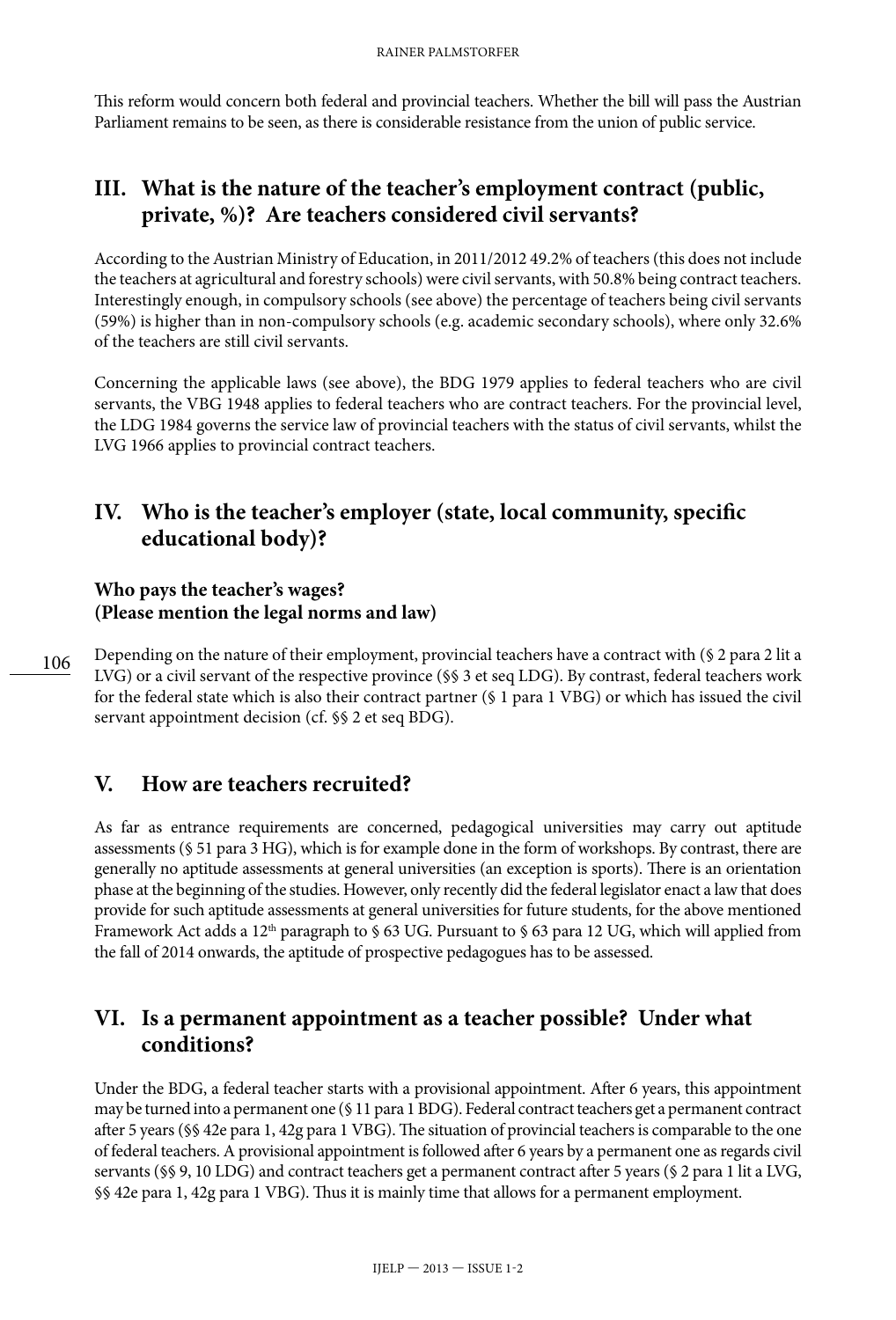However, in 1997 the federal government excluded the possibility to become a civil servant for federal teachers with the exception of leading positions.

#### **VII. What are the career possibilities of a teacher? (salary, promotion?)**

#### **(Please mention the legal norms and law)**

Both federal and provincial teachers are governed by the Remuneration Act 1956 ('Gehaltsgesetz' – GehG). The Remuneration Act differentiates between several remuneration groups. Each teacher category is assigned to a certain remuneration group (e.g. recital 23.1 of Annex 1 of the BDG). The remuneration rises every 2 years. There are 19 remuneration steps. There are a series of functions that involve extra remuneration (e.g. being a class teacher, cf. § 61a GehG). However, there are hardly any leading positions for teachers apart from the position of a headmaster or positions in the supervising school authorities.

An important issue – also with regard to the plans of the government – is extra hours. In order to reduce them, the government is planning to increase the teaching duties (from 20 to 24 hours per week). On top of that, the federal government is planning to reduce the number of above remuneration steps and introduce higher remuneration at the start of a teacher's career. As mentioned above, these plans have met with strong opposition from the union. In brief, it is not clear whether these plans will be realized.

# **VIII. Can teachers be transferred to another school (voluntarily, involuntarily?).**

#### **Under what conditions? (Please mention the legal norms and law)**

Pursuant to § 6 para 1 VBG, an involuntary transfer to another school is only possible if this transfer is in the interest of the service and if this transfer lies within the transfer scope of the competent department. There is also the possibility of voluntary transfer in case of teaching capacities (i.e. demand in the respective school or disctrict). By contrast, a federal teacher who is a civil servant having a permanent appointment may only be involuntarily transferred if there is an important interest of the service (cf. § 38 para 2 BDG). Therefore, civil servants having a permanent appointment have a better protection against involuntary transfer as contract teachers or provisionally appointed federal teachers. Provincial teachers having the status of civil servants may be involuntarily transferred any time to another school or to the pool of reserve teachers (§ 19 para 2 LDG). The length of service and social aspects have to be taken into consideration as long as interests of the service are not impaired. A transfer is not allowed if this leads to a considerable economic disadvantage provided that another teacher – not being threatened by such a disadvantage – would be available (§ 19 para 4 LDG). The teacher has two weeks to object to a planned transfer and may also bring an appeal against a transfer decision (§ 19 paras 5 and 6 LDG). As regards contract teachers of the provinces, § 6 para 1 VBG applies to them with the exception that they may also be assigned to a pool of reserve teachers.

#### **IX. Is a part-time teaching job feasible? Under what conditions?**

#### **(Please mention the legal norms and law)**

Under § 50a para 1 BDG, the weekly working time may be reduced by the half on the servant's motion provided that this does not run counter to important interests of service. In addition, there is also the possibility of reducing working time for the sake of childcare (§ 50b para 1 BDG). For contract teachers, § 50a and 50b BDG also apply (§ 20 VBG). Thus a part-time teaching job is feasible for federal teachers.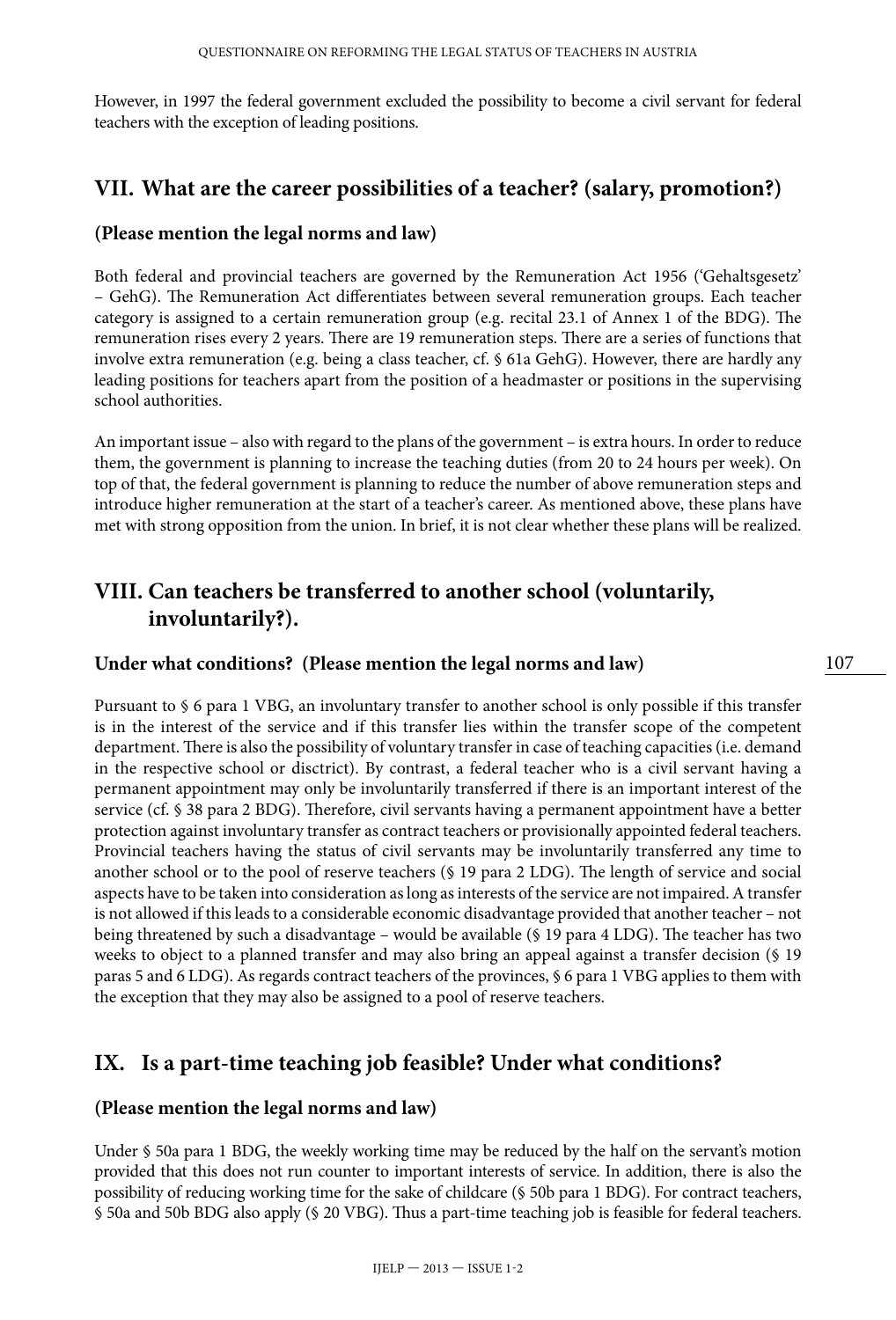For provincial teachers, the law is similar. Like § 50a para 1 BDG, § 45 LDG allows for the reduction of the teaching obligations by half provided that this does not run counter to important interests of service. Contract teachers of provinces who want to reduce their working time have to comply with § 20 VBG (§ 2 para 1 lit a LVG refers to the VBG in this respect).

### **X. Can a teaching job be combined with other paid activities (e.g. as a self-employed person)? Under what conditions?**

#### **(Please mention the legal norms and law)**

Side-line is not allowed if it impairs the fulfilment of the federal teacher's duties, if it creates the impression of having conflict of interests or if it endangers other important interests of service (§ 56 para 2 BDG). Each side-line on a commercial basis has to be notified. If the working time has been reduced pursuant to §§ 50a or 50b BDG, side-line requires the permission of the administrative authority (§ 56 paras 3 and 4 BDG). The same provision also applies to federal contract teachers (§ 5 VBG). A corresponding provision applies to provincial teachers being civil servants (§ 40 LDG) or contract teachers (§ 2 para 1 lit a LVG refers to § 5 VB which in turn refers to 56 BDG).

### **XI. Do teachers receive in-service training? (Please mention the legal norms and law)**

There is the possibility of in-service training. Teachers receive in-service training during their working hours. § 58 BDG imposes a duty on federal civil servants to take part in further training. Such duties can also be found in the LDG. Pursuant to § 29 para 3 LDG, provincial teachers have to strive after further training, with § 43 para 3 subpara 4 LDG prescribing an amount of 15 hours of further training per year.

# **XII. Is a leave of absence possible? For what reasons (sabbatical, vacation, educational leave, leave for social reasons, medical reasons,...)?**

#### **(Please mention the legal norms and law)**

There are several possibilities of absence under Austrian law. Federal teachers may take a sabbatical (civil servants: § 78e, § 213a BDG; contract teachers: § 20a, §47a VBG) for a school year, which requires a proportional cut in the salary in a timeframe of 2-5 years. Sabbatical is only possible if this does not run counter to important interests of service and if the servant has been in federal service for at least 5 years. This possibility also exists for provincial teachers (civil servants: § 58d LDG; contract teachers: § 2 para 1 lit a LVG referring to the VBG).

As regards vacation (see § 219 para 1 BDG), federal teachers (pursuant to § 47 para 1 VBG, § 219 paras 1-5 BDG, i.e. the provision for civil servants, also applies to contract teachers) do not have to be present at the place of their teaching during the main holidays (9 weeks in summer) unless there are special obligations (e.g. if the teacher has to represent the headmaster, exams). During the other holidays, teachers may leave their place of employment (notification required) unless there are special employment duties that require the presence of the teachers (§ 219 para 2 BDG). The framework for provincial teachers is drafted slightly differently, for under § 56 para 1 LDG the teacher is on holidays during the school holiday unless there are special obligations (e.g. if the teacher has to represent the headmaster, exams). This provision also applies to provincial teachers working on a contract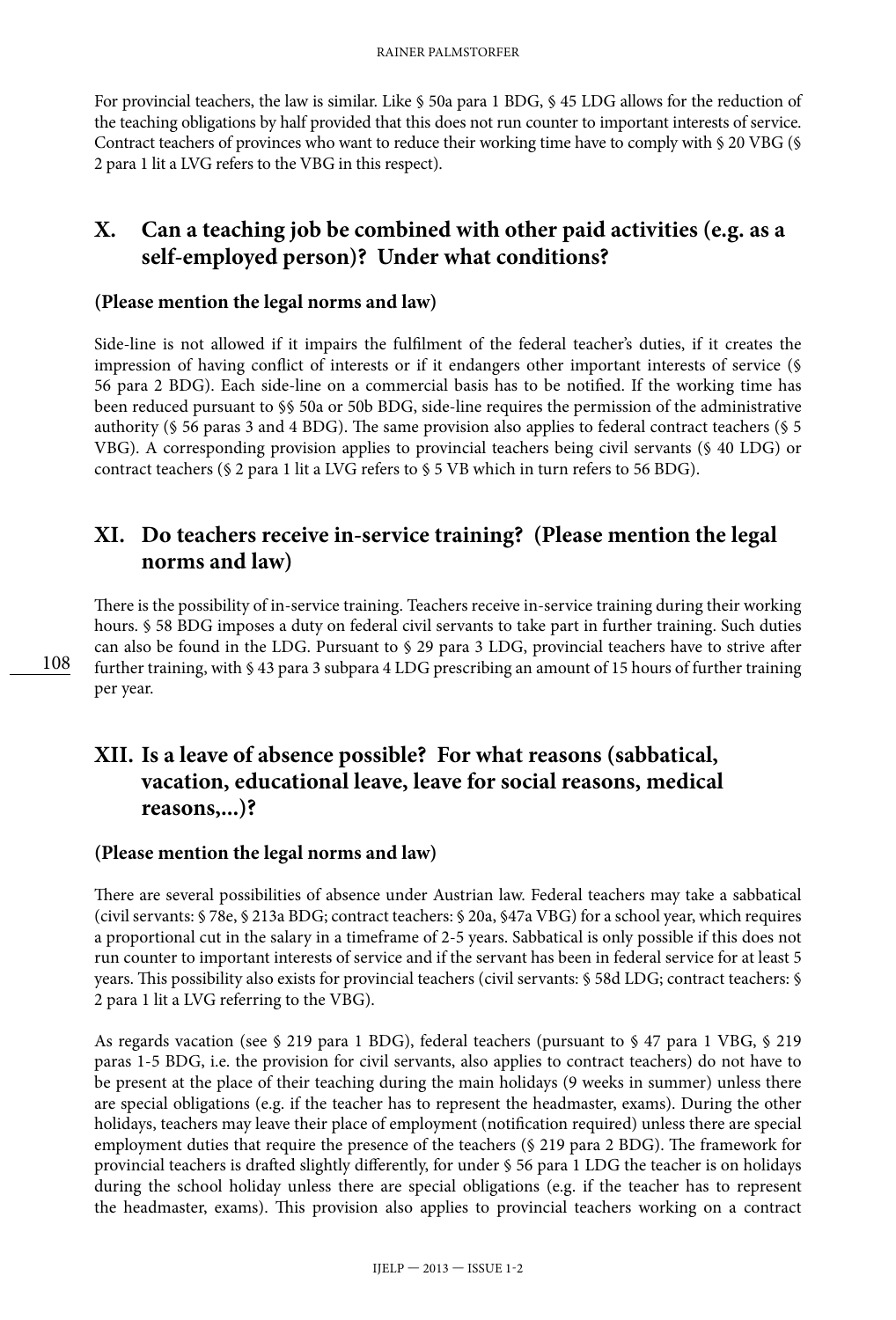basis (§ 2 para 2 lit e LVG refers to § 56 LDG). Concerning holidays,<sup>15</sup> the School Time Act 1985 ('Schulzeitgesetz' – SchZG), Federal Law Gazette (BGBl) No 77/1985, as last amended by Federal Law Gazette (BGBl) I No 75/2013, provides for the following holidays (see § 2 SchZG): 1 week semester holidays (in February), major holidays, Christmas holidays (2 weeks), Easter holidays (Saturday before Palm Sunday to Tuesday after Easter Monday), Whitsun holidays (Saturday before Whitsun to Tuesday after Whitsun).

§ 74 BDG provides for special paid leave ('Sonderurlaub') on the federal civil servant's request for important personal, family or other reasons provided that this does not run counter to important interests of service. Within a year, special paid leave may not be longer than the working hours of 12 weeks. A circular of the Minister elaborates on § 74 BDG allowing, for example, 3 days of special paid leave in the case of marriage. Also federal contract teachers have this possibility (§29a VBG). The same holds true for provincial teachers (civil servants: § 57 LDG; contract teachers: § 2 para 1 lit a LVG refers to the VBG); however there are certain deviations: First, there is the possibility of special leave up to a year for certain categories of teachers qualifying for a different school type (§ 117 LDG, § 4 LVG). Second, § 57 para 1a LDG provides for special leave up to 3 months for acquiring additional IT skills.

Apart from that, there is also the possibility of unpaid special leaves for federal teachers up to 10 years provided that there are no compelling interests of service (§ 75 BDG: civil servants; § 29b VBG: contract teachers). This does necessitate certain reasons on the side of the teacher. The same applies to provincial teachers (§ 58 LDG: civil servants; § 2 para 1 lit a LVG refers to the VBG).

There are special provisions for unpaid leaves for certain reasons: for the sake of taking care of retarded children or care-dependent family members (§ 75c BDG: civil servants; § 29e VBG: contract teachers), paternity leave (§ 75d BDG: civil servants; § 29o VBG: contract teachers) and end-of-life care (§ 78d BDG). Corresponding provisions can be found in the LDG (cf. § 58c LDG: care of retarded children or care-dependent family members; § 58d LDG: paternity leave; § 59d LDG: end-of-life care). For provincial teachers working on a contract basis, § 2 para 1 lit a LVG refers to the above-mentioned provisions of the VBG. Under general Austrian labour law (cf. § 11 Labour Contract Law Adaptation Act – 'Arbeitsvertragsrechts-Anpassungsgesetz'), Federal Law Gazette (BGBl) No 459/1993, as last amended by Federal Law Gazette (BGBl) I No 138/2013, there is the possibility of paid special leave for the sake of vocational training ('Bildungskarenz') for persons employed on a contract basis.

Furthermore, § 79 BDG provides for a leave for the sake of staying at a health resort ('Kuraufenthalt'), which is considered as sick leave (§ 79 para 5 BDG). § 76 BDG provides for special leave, especially for the sake of nursing or taking care of sick close relatives living in the same household as the teacher (§ 76 para 1 BDG). § 76 BDG allows for a special leave for all in all up to two weeks within one year. Leave under § 76 BDG is paid. This kind of special leaves can also be found with regard to federal contract teachers (§ 29f VBG), provincial civil servants (§ 59 LDG) and provincial contract teachers (§ 2 para 2 lit f VBG refers to § 59 LDG).

#### **XIII. Is there a specific liability for teachers?**

#### **(Please mention the legal norms and law)**

No, as far as liability is concerned the general Public Liability Act 1948 ('Amtshaftungsgesetz' – AHG), Federal Law Gazette (BGBl) No 20/1949, as last amended by Federal Law Gazette (BGBl) I No 122/2013, applies. Under the AHG, a damaged person may sue the federal state (Art 14 para 1 B-VG) for damages due to illegal behaviour of and culpably caused (i.e. negligence or intent) by a teacher while implementing the laws. In such a case, the respective teacher cannot be sued (§ 9 para 5 AHG),

<sup>15</sup> Regarding semester holidays and main holidays, they start in Burgenland, Lower Austria and Vienna one week earlier than in Upper Austria, Salzburg, Styria, Carinthia, the Tyrol and Vorarlberg (Cf. § 2 para 2 lit 1 b and lit 2 SchZG).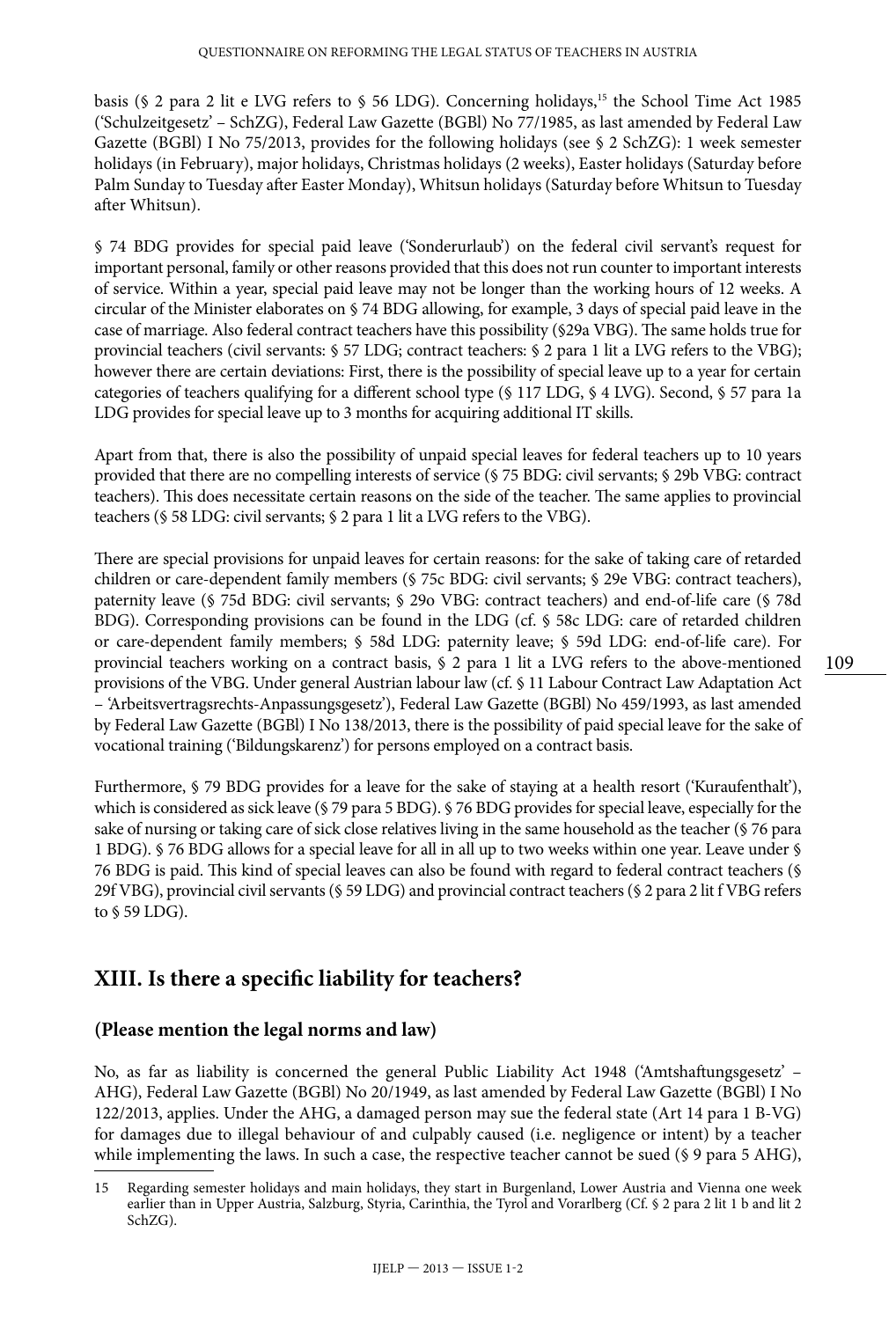but the state may reimburse itself, with the teacher only being subject to such a recovery in the case of intent and gross negligence.

# **XIV. What is the disciplinary status of teachers? Is there a specific teacher's ethics? What are the disciplinary sanctions?**

#### **(Please mention the legal norms and law)**

There is no special code for teacher's ethics. Depending on the status of teachers, different laws apply. Civil servants are governed by §§ 91 et seq BDG (federal teachers) and, respectively, by §§ 69 et seq LDG (provincial teachers). These proceedings presuppose the culpable infringement of official duties and may lead to the dismissal of the teacher as ultima ratio. Interestingly enough, even the LDG – an act only dealing with teachers – is rather vague on the teacher's duties as far as teaching is concerned (cf. § 31 LDG). Concerning the main duties of teachers, both LDG (§ 51 LDG) and BDG (§ 211 BDG) mention teaching, complying with the prescribed class time and further obligations relating to the teaching position. As regards contract teachers, there is no special disciplinary procedure.

### **XV. What reforms on the status of teachers are planned taking into account the financial constraints in the sector?**

#### **(Please mention the legal norms and law)**

As already mentioned, the Federal government is working on a reform of the teachers' service law. The cornerstone element of this reform would be the increase of the respective teaching duties. So far, the teaching duties (of federal teachers) comprise 20 hours/week, with the subjects having different units of value (see §2 of the Federal Teachers' Teaching Duties Act 1965, 'Bundeslehrer-Lehrverpflichtungsgesetz' – BLVG), Federal Law Gazette (BGBl) No 244/1965, as last amended by Federal Law Gazette (BGBl) I No 120/2012. The Government is planning an increase from 20 hours/week to 24 hours/week as standard. Certain subjects should be better paid (e.g. maths in the upper levels of secondary academic schools). However, this plan meets strong resistance from the union, which is clearly demonstrated by 33 (!) negotiation rounds which have not lead to a result so far. In August 2013, the government decided to start the evaluation process with regard to the planned reform bill.

# **XVI. How does the government deal with the problems of teaching as becoming an aging profession and how will it make the teaching profession attractive for younger teachers?**

#### **(Please mention the legal norms and law)**

So far, there is no comprehensive strategy at the federal level as regards dealing with this issue. One way of making the teacher job more attractive for people coming from the private industries is to offer special contracts. This done for the sake of easing unattractive rules on credited periods (i.e. periods of prior employment) for those teachers that need to have professional-practice experiences. Another way would be higher initial salaries. However, as shown above, the teacher law reform package is still being negotiated.